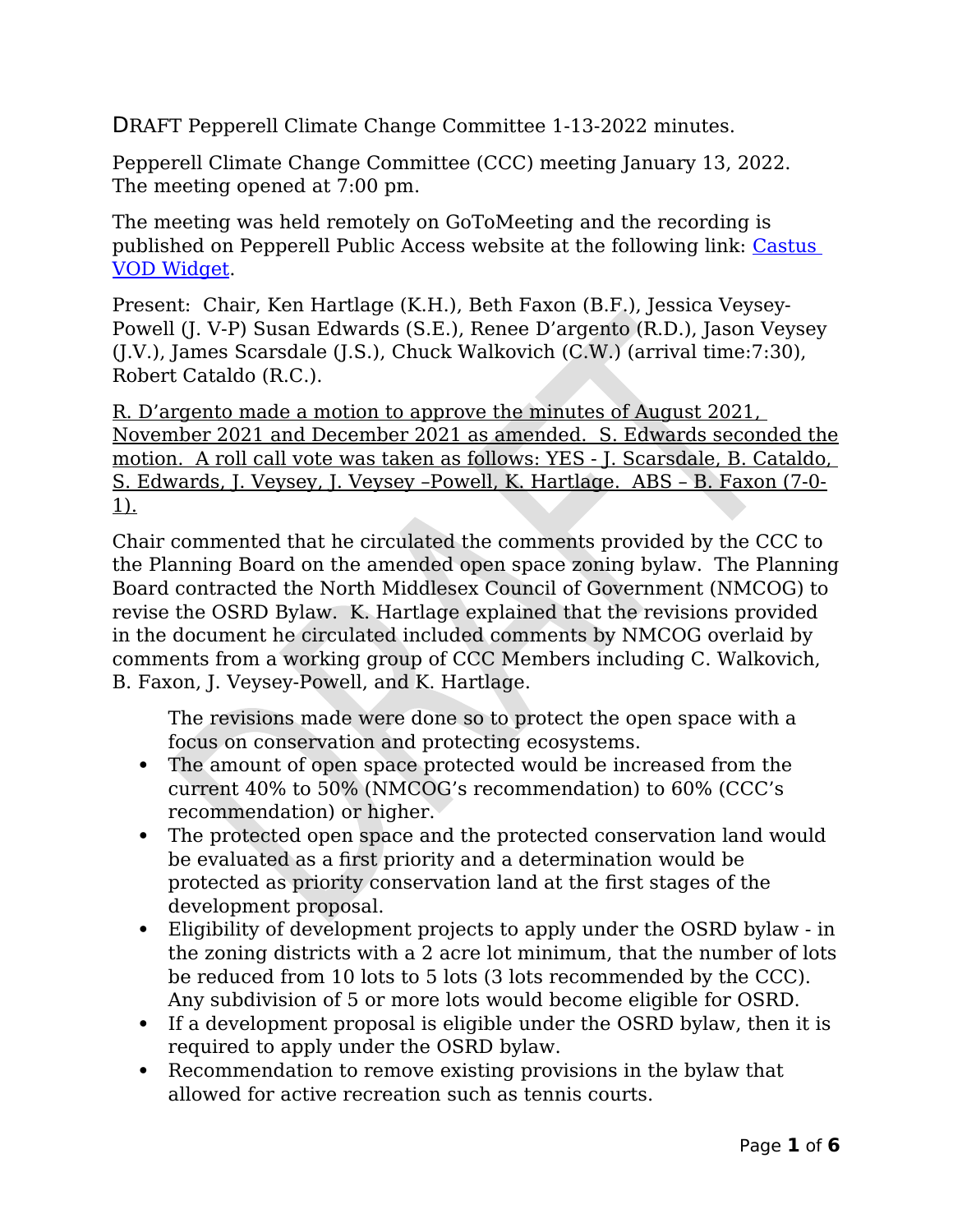- Recommendation for the open space land be subject to a conservation restriction.
- Recommendation that the Conservation Commission (and other departments as applicable) is required to be consulted as part of the initial permitting meetings/pre-filing meetings.

J. V-P noted some confusion over which revision was circulated and under review by the CCC Members. She commented on the incentives section of the bylaw needing more content but also noted that this is still being developed. R. D'argento asked about the proposed change in the bylaw revision to the use of the yield analysis process. It was explained that under the current bylaw the applicant must provide drawings of a conventional layout plan and compare it to the plan as could be designed under the OSRD bylaw. This was thought to be unnecessary waste of resources and effort for the Applicant. The suggestions was to eliminate this requirement and only require a yield calculation which is consistent with the SMART growth plan guidelines. The number of lots calculated in either method is essentially the same.

 The number of lots and the acreage stated in the applicability section was discussed and agreement was reached that the recommendation of a 3 lot subdivision would be the minimal size for applicability under the OSRD.

 A discrepancy was noted in the draft bylaw revision definition of a major subdivision being any subdivision over 3 lots and in section 7.30 a minor subdivision is referred to as "less than 4 lots". K. Hartlage will check this.

 A question arose about who can hold the deed to the preserved open space under the OSRD bylaw. K. Hartlage stated that currently MA fish and wildlife and homeowners associations hold the deed to the open space. MA fish and wildlife is often the deed holder because the open space land abuts land already owned. The extra protection proposed in the revision of requiring a Conservation Restriction on the open space ensures that the land use will be for conservation purposes.

 R. D'argento asked about the possibility of allowing for smaller building footprints and smaller lots sizes, which she later focused to the urban areas that are serviced by public water and sewer. K. H. commented that this is a favorable pathway and this topic was discussed in various sessions but was ultimately decided to leave the matter to the experts namely the Board of Health to better understand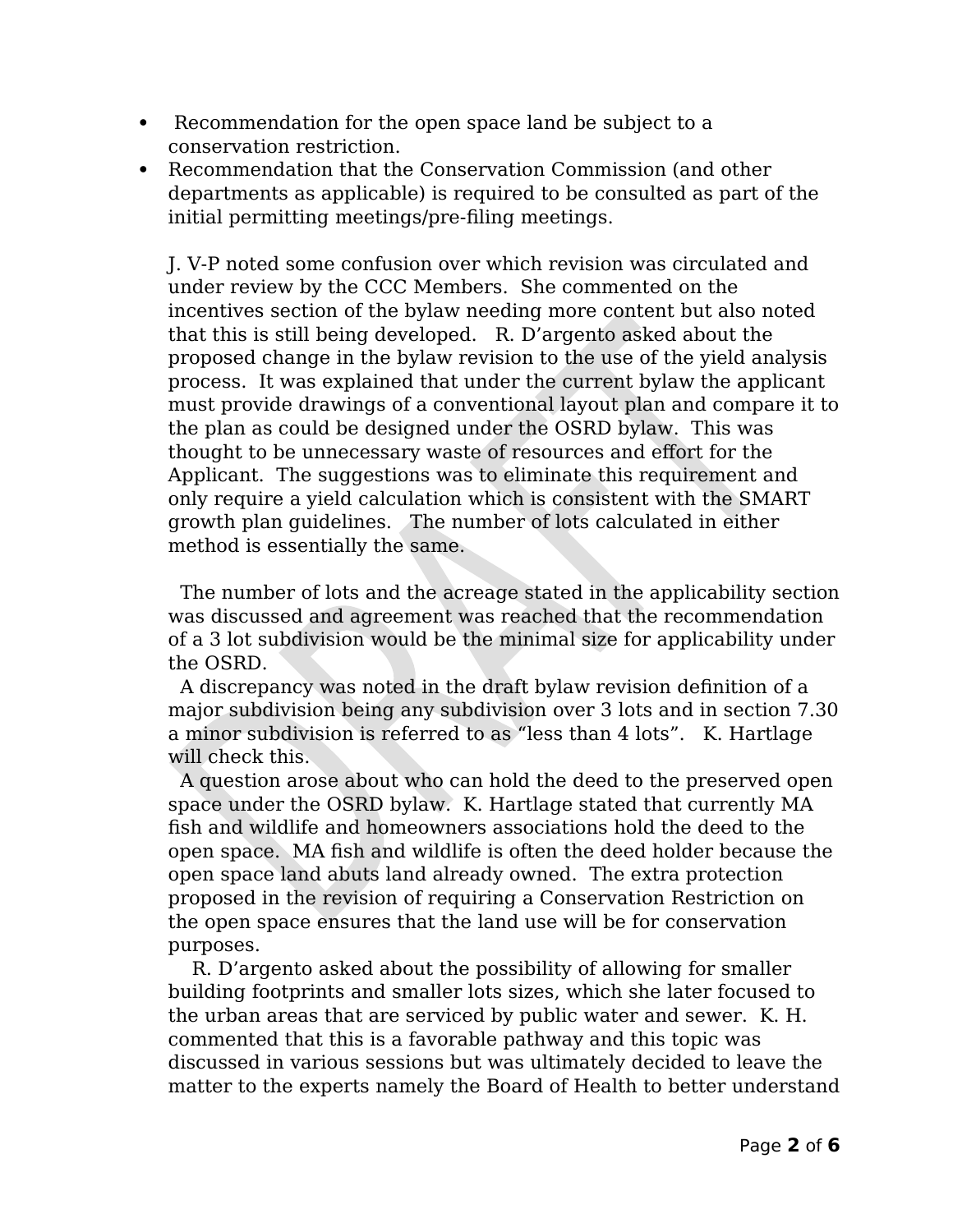what the minimum lot size and building foot print could be. Some of the main limiting factors of lot size and number of building units are sanitation and Stormwater runoff which trips regulatory agencies who are more equipped to provide guidance in this area.

The discussion turned to American Rescue Plan Act disbursement of funds. K. H. commented that the Town would be receiving 3.6 million in disbursement funding from this program. He noted that there was support from other CCC Members in attendance at a recent Town ARPA information meeting that some of the ARPA funds could be used to acquire land in Pepperell's well head protection zones. Amongst many benefits to the Town, acquisition of these lands would provide a buffer to climate change impacts, providing protected habitat, and protecting water quality. He asked if the CCC Members would like to make a formal request or statement in the form of a letter to the Board of Selectmen in support of this use.

J. V. noted a few people who attended the ARPA funds meeting suggested that ARPA spending be used to mitigate the Town's Perand polyfluoroalkyl substances (PFAS) toxicity problem in the water supply by funding a treatment plant. He noted that while this is important, the cost of treatment plant would be much more expensive than the funding available through ARPA and there is a committee forming to address the PFAS issue. He further noted that this could be included in the letter to the Board of Selectmen as a salient point. That the scale of the funding is not enough to mitigate the PFAS problem but it could be enough to protect the last remaining well that is currently (PFAS) free.

J. S. thought it might be good to establish and amount and a timeline for the scope. K. H. suggested not to ask for a specific amount of funds under ARPA, but rather ask for an allocation of a fair sum to allow the Town to partake whatever is appropriate in negotiations with well head protection zone property owners.

J. S. confirmed there is an inventory of lots recommended for purchase for the purpose of protecting the well head zones. With regards to timeline, there is two years to spend the ARPA funds.

J. Veysey made a motion that the CCC write a letter to the Select board expressing our opinion that the ARPA funding should be used to acquire land within our wellhead protection zone in order to protect water resources for future benefit of Pepperell, and that in that letter we also point out that the scale of the funding that is available is commensurate with the problem of water protection but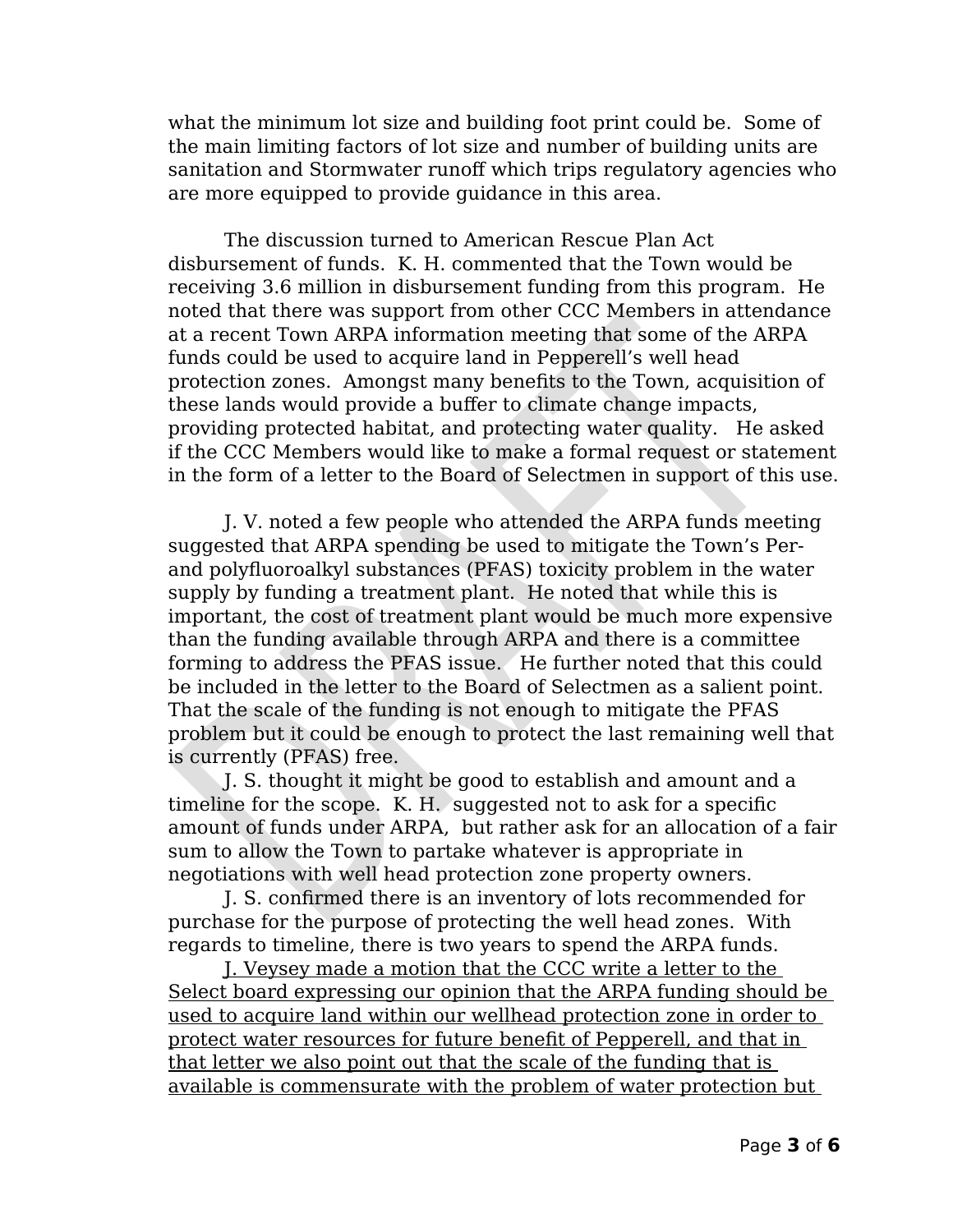not necessarily adequate to address filtration of PFAS from the system which is another issue that people have noted. B. Faxon seconded the motion. A Roll call vote was taken as follows: AYE – B. Faxon, J. Scarsdale, S. Edwards, B. Cataldo, J. Vesey, J. Vesey-Powell, R. D'argento(R.D), C. Walkovich and K. Hartlage. The motion carried 9- 0. K.H. will draft the letter and circulate to CCC Members for review prior to submittal.

 The discussion continued to the topic of 2022 CCC work stream and planning. It was noted that the work stream excel spreadsheet had not updated. The Chair revised the work-stream excel spreadsheet and noted some of the categories that were changed and re-categorized. Many of the projects started last year are still in progress. Chair recommends that we add no more projects at this time. He would like to refresh and look for more volunteers to work on the projects presently listed.

The Chair proceeded to go through the work stream spreadsheet and verify the Members working on or interested in working on each. He updated the document while the discussion took place. Some of the updates include:

- RFQ is posted for feasibility study for community solar project at the landfill. A Grant has been received to hire a consultant for the feasibility study. Proposals received will be scored in mid-to-late February.
- J. S. is working on the project of retrofitting municipal buildings with rooftop solar. K. H. proposed joining efforts and individuals working on this action item with the calculating the footprint for greenhouse gas emissions line item. J. V. noted that the calculation includes all Town properties and all types of fuels. K.H noted that the calculation tool being used is the Metropolitan Area Planning Council (MAPC). J. S. thought it would be a good idea to send the links to the tool he is using to CCC Members.
- 8.1.7. Retrofit buildings progress is unknown as much of this has been done under Green Communities Act. Inventory of energy audits is available for municipal buildings J.S. needs this information for his calculations.
- Row 14 Scenic road act and tree bylaw evolved into more of a cumulative forest protection project over the year. Meetings were held with CCC members and DPW and bylaws from other Towns were gathered. There is interest in continuing with this effort. (Confusion was expressed over the reference documents under review in the meeting and what edition of the work flow excel spreadsheet, Chair then shared on screen).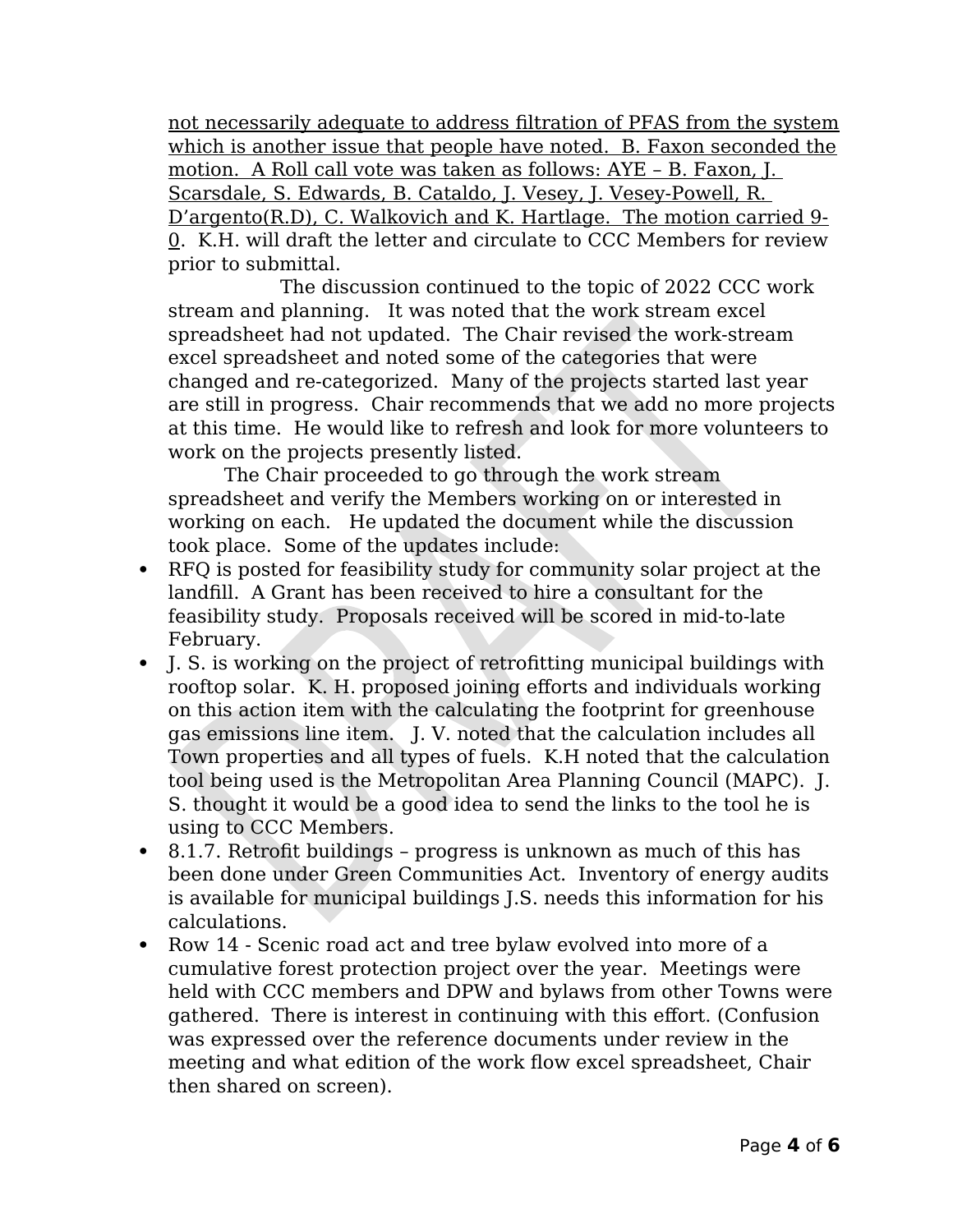8.1.5. This action item was built upon the Green community's designation and is related to municipal aggregation. Status is well underway. K.H. noted the next step is Town meeting approval/public engagement and getting the word out about planning completed for municipal aggregation. R.D. will help. Suggestion was made to get on the agenda for Community

Engagement Night for this topic.

- Discussion returned to protecting trees on lots that are scheduled for development. RD noted that the shade tree work is a public and Pepperell Department of Public Works awareness campaign. Action items of understanding the present local enforcement of M.G.L. Chapter 87 Section 1 public Shade trees was not determined.
- Line 28 measuring Pepperell carbon analysis i.e., footprint carbon sequestration in forests – J. V-P. Status: analysis is done, public awareness has begun. Next steps several paths to promote forest conservation tree forestation and creating new forests including looking at the local implementation of the Shade Tree law, replanting of trees taken during construction, retaining trees on development and redevelopment sites, oversight on development sites during construction, incentive programs, community tree planting/educational programming. Carbon sequestration measurement in agricultural soils was mentioned and more information is expected from Selectman Beattie on this topic.
- Line 32 public outreach S.E. plans to lead a discussion on this topic at the January 27, 2022 CCC meeting. She circulated and email with a questionnaire and marketing primer to CCC Members in preparation for the next meeting. The focus of the next meeting will be on establishing succinct initiatives to promote what the CCC does and who we are.
- Biodiversity tab of the CCC work stream spreadsheet was displayed. K.H. reports ORSD bylaw status is good & develop educational brochure status is marked as done. S.E. would like to add develop and distribute of brochures and rack cards to this work item.
- Tree retention bylaw R.D. can devote more time on this. Other work tasks in this section are going to be done in conjunction with the Conservation Commission or by the Conservation Commission exclusively. Heat island reduction topic was mentioned as a possibility for a rack card or brochure. Note include in the marketing discussion next meeting.

More items on the CCC work stream sheet not discussed will be discussed in future meetings. K.H. updated that an Ad hoc working group has been formed to review proposals for municipal aggregation.